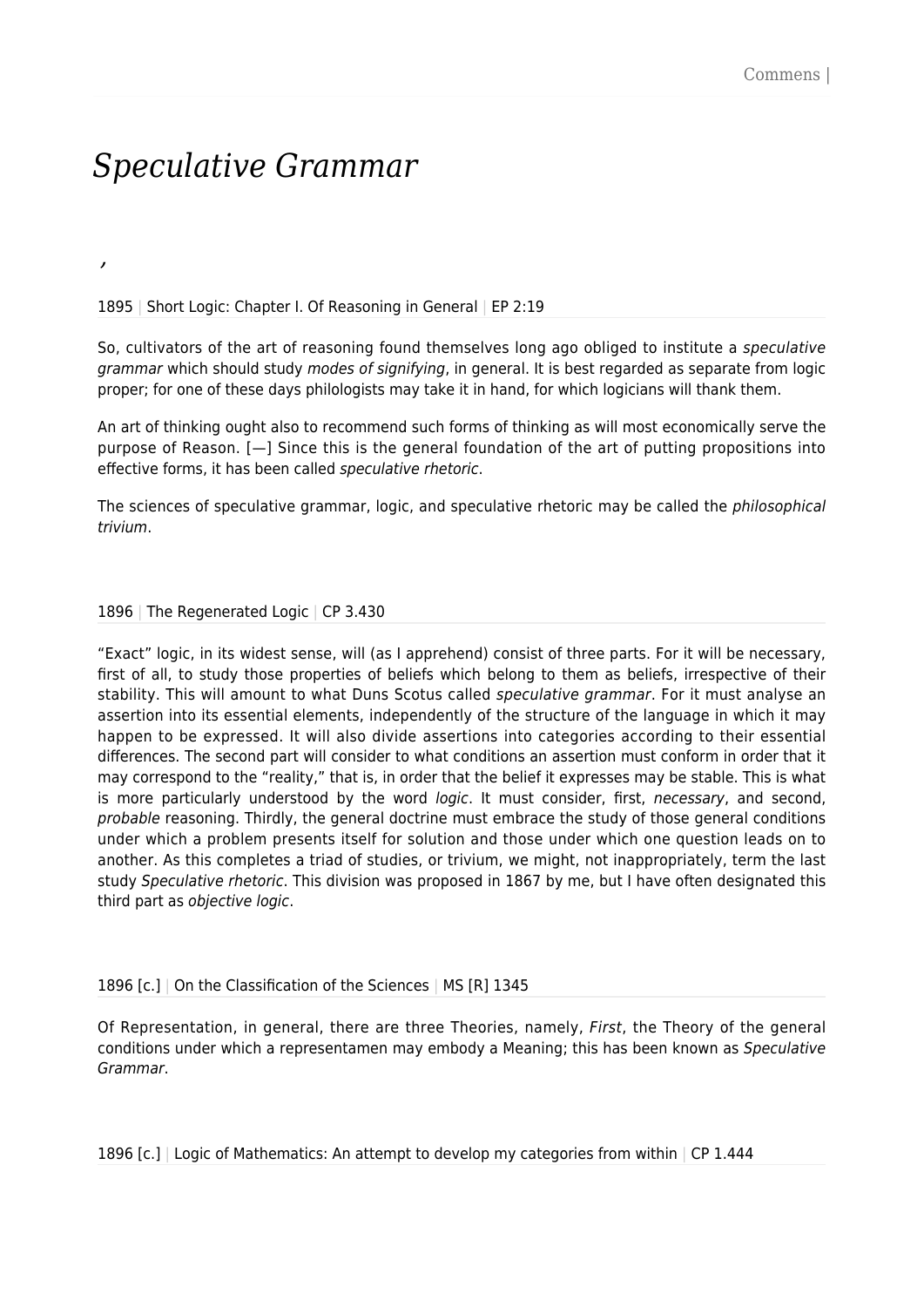But besides being logical in the sense of demanding a logical analysis, our inquiry also relates to two as a conception of logic. The term "logic" is unscientifically by me employed in two distinct senses. In its narrower sense, it is the science of the necessary conditions of the attainment of truth. In its broader sense, it is the science of the necessary laws of thought, or, still better (thought always taking place by means of signs), it is general semeiotic, treating not merely of truth, but also of the general conditions of signs being signs (which Duns Scotus called grammatica speculativa), also of the laws of the evolution of thought, which since it coincides with the study of the necessary conditions of the transmission of meaning by signs from mind to mind, and from one state of mind to another, ought, for the sake of taking advantage of an old association of terms, be called *rhetorica speculativa*, but which I content myself with inaccurately calling objective logic, because that conveys the correct idea that it is like Hegel's logic.

# 1897 [c.] | On Signs [R] | CP 2.229

In consequence of every representamen being thus connected with three things, the ground, the object, and the interpretant, the science of semiotic has three branches. The first is called by Duns Scotus grammatica speculativa. We may term it pure grammar. It has for its task to ascertain what must be true of the representamen used by every scientific intelligence in order that they may embody any meaning. The second is logic proper. It is the science of what is quasi-necessarily true of the representamina of any scientific intelligence in order that they may hold good of any object, that is, may be true. Or say, logic proper is the formal science of the conditions of the truth of representations. The third, in imitation of Kant's fashion of preserving old associations of words in finding nomenclature for new conceptions, I call pure rhetoric. Its task is to ascertain the laws by which in every scientific intelligence one sign gives birth to another, and especially one thought brings forth another.

1898 | Cambridge Lectures on Reasoning and the Logic of Things: Detached Ideas continued and the Dispute between Nominalists and Realists | RLT 146; NEM 4:331

There are three ways in which signs can be studied, first as to the general conditions of their having any meaning, which is the Grammatica Speculativa of Duns Scotus, second as to the condions of their truth, which is logic, and thirdly, as to the conditions of their transferring their meaning to other signs.

## 1902 | Logic | CP 2.206

It is generally admitted that there is a doctrine which properly antecedes what we have called critic. It considers, for example, in what sense and how there can be any true proposition and false proposition, and what are the general conditions to which thought or signs of any kind must conform in order to assert anything. Kant, who first raised these questions to prominence, called this doctrine transcendentale Elementarlehre, and made it a large part of his Critic of the Pure Reason. But the Grammatica Speculativa of Scotus is an earlier and interesting attempt. The common German word is Erkenntnisstheorie, sometimes translated Epistemology.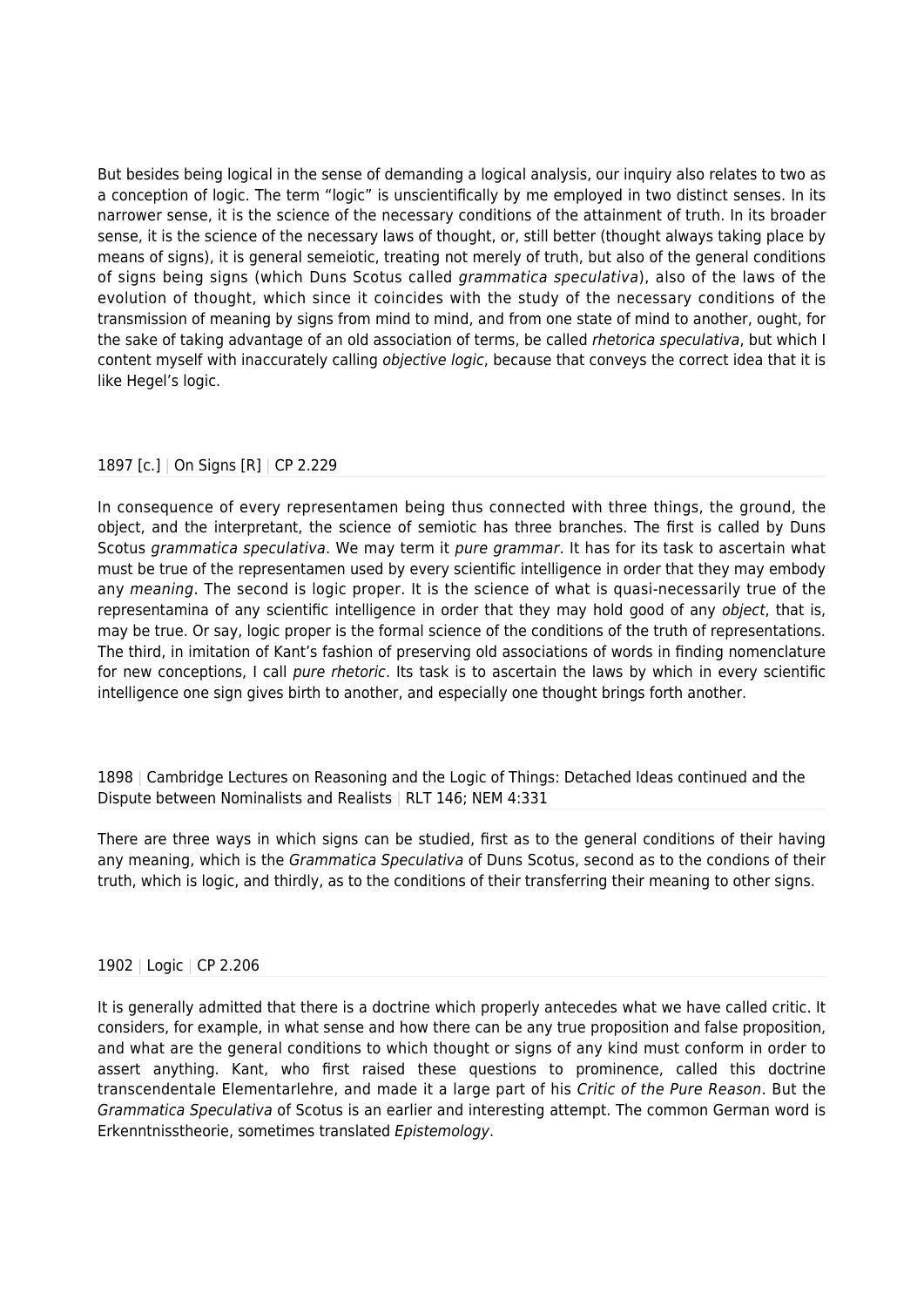## 1902 | Minute Logic: Chapter I. Intended Characters of this Treatise | CP 2.93

Logic is the science of the general necessary laws of Signs and especially of Symbols. As such, it has three departments. Obsistent logic, logic in the narrow sense, or Critical Logic, is the theory of the general conditions of the reference of Symbols and other Signs to their professed Objects, that is, it is the theory of the conditions of truth. Originalian logic, or Speculative Grammar, is the doctrine of the general conditions of symbols and other signs having the significant character. It is this department of general logic with which we are, at this moment, occupying ourselves. Transuasional logic, which I term Speculative Rhetoric, is substantially what goes by the name of methodology, or better, of methodeutic. It is the doctrine of the general conditions of the reference of Symbols and other Signs to the Interpretants which they aim to determine…

# 1902 | Minute Logic: Chapter I. Intended Characters of this Treatise | MS [R] 425:117-118

That our thoughts are signs is an old and familiar doctrine. I show that it is only in so far as thoughts are signs, and particularly […] symbols, that they become subjects of logic; and further that the rules of logic are applicable to all symbols. Accordingly by regarding logic as a science of signs or formal semeiotic, and in the main as a science of symbols, or formal symbolic, we accurately cover its subject matter, and at the same time insure ourselves against all risk of being led astray into psychology. The word formal, in this connection, signifies that only the general conditions to which signs ought to conform are to be considered.

But those conditions may be distinguished into three kinds, leading to a corresponding distinction between three departments of logic, in its wider sense; or Formal Semeiotic. Namely the conditions are either, first, such as must be fulfilled in order that an object may be a sign at all; second, such as must be fulfilled in order that the sign may refer to the object to which it aims to refer, that is, may be true; and third, such as must be fulfilled in order that the sign may determine the interpretant it aims to determine, that is, may be pertinent. I call the study of the first series of conditions Speculative Grammar. It is the […] introductory branch of logic…

## From an earlier/discarded draft

1903 | Syllabus: Syllabus of a course of Lectures at the Lowell Institute beginning 1903, Nov. 23. On Some Topics of Logic | EP 2:272

Logic, which began historically, and in each individual still begins, with the wish to distinguish good and bad reasonings, develops into a general theory of signs. Its three departments are the physiological, or Speculative Grammar; its classificatory part, judging particularly what reasoning is good and what bad, or Logical Critic; and finally, Methodeutic, or the principles of the production of valuable courses of research and exposition.

1903 | Syllabus: Syllabus of a course of Lectures at the Lowell Institute beginning 1903, Nov. 23. On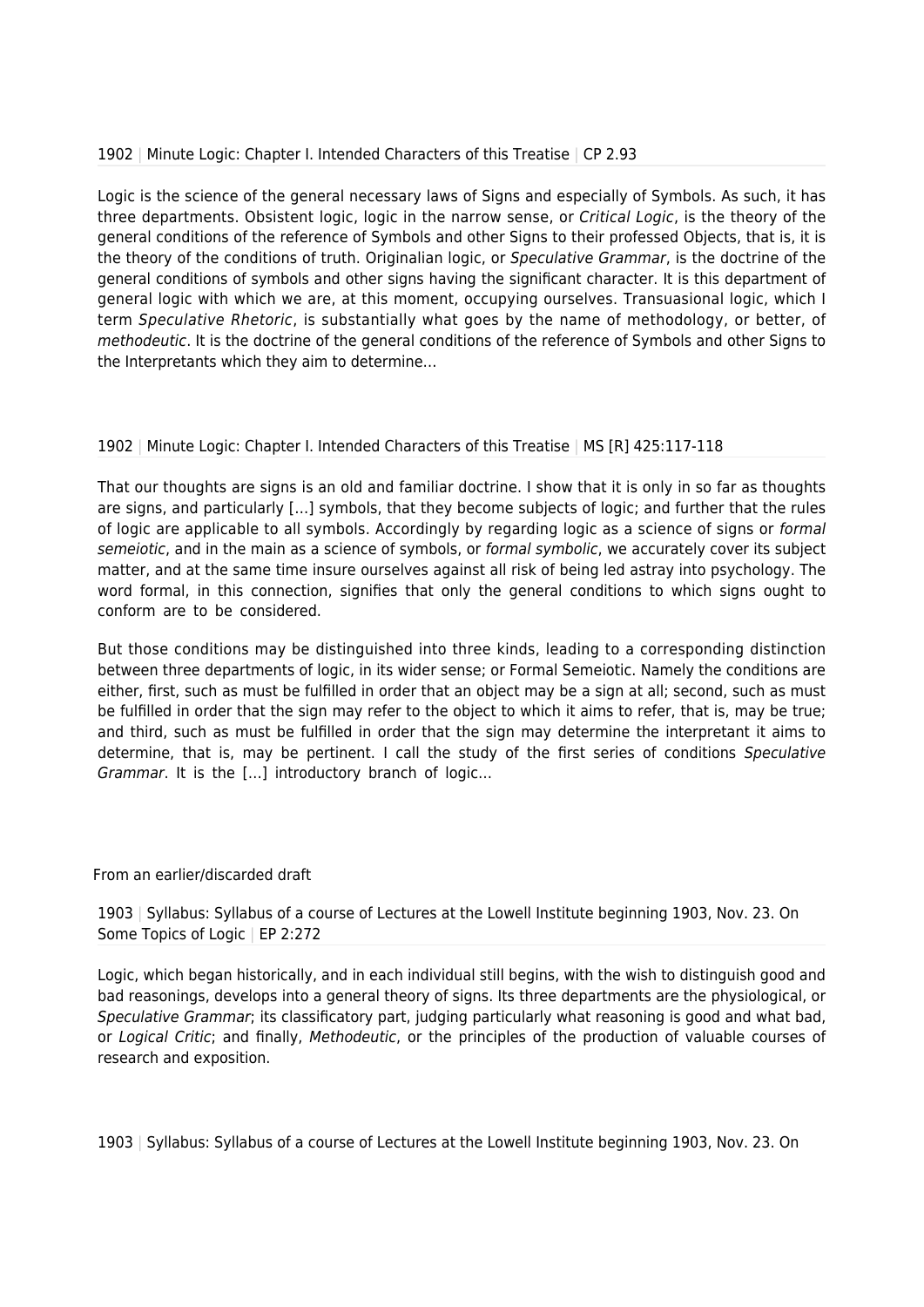Some Topics of Logic | EP 2:260

All thought being performed by means of signs, logic may be regarded as the science of the general laws of signs. It has three branches: (1) Speculative Grammar, or the general theory of the nature and meanings of signs, whether they be icons, indices, or symbols; (2) Critic, which classifies arguments and determines the validity and degree of force of each kind; (3) Methodeutic, which studies the methods that ought to be pursued in the investigation, in the exposition, and in the application of truth. Each division depends on that which precedes it.

## 1903 | Lecture I [R] | MS [R] 449:59-61; EP 2:257

I [….] take a position quite to that of the English logicians, beginning with Scotus himself, in regarding this introductory part of logic as nothing but an analysis of what kinds of signs are absolutely essential to the embodiment of thought. I call it, after Scotus, Speculative Grammar. I fully agree, however, with a portion of the English school, – a school I may observe which now has a large and most influential and scientific following in Germany, – I agree, I say, with a portion of this school without thereby coming into positive conflict with the others, in thinking that this Speculative Grammar ought not to confine its studies to those conventional signs of which language is composed, but that it will do well to widen its field of view so as to take into consideration also kinds of signs which, not being conventional, are not of the nature of language. In fact, as a point of theory, I am of opinion that we ought not to limit ourselves to signs but ought to take account of certain objects more or less analogous to signs. In practice, however, I have paid little attention to these quasi-signs.

## 1904 | Ideas, Stray or Stolen, about scientific writing. No. 1 | EP 2:326-27

... a speculative rhetoric, the science of the essential conditions under which a sign may determine an interpretant sign of itself and of whatever it signifies, or may, as a sign, bring about a physical result.  $[-]$ 

In the Roman schools, grammar, logic, and rhetoric were felt to be akin and to make up a rounded whole called the *trivium*. This feeling was just; for the three disciplines named correspond to the three essential branches of semeiotics, of which the first, called speculative grammar by Duns Scotus, studies the ways in which an object can be a sign; the second, the leading part of logic, best termed speculative critic, studies the ways in which a sign can be related to the object independent of it that it represents; while the third is the speculative rhetoric …

1904 | A Brief Intellectual Autobiography by Charles Sanders Peirce | Peirce, 1983, p. 73; MS [R] L107:25

…speculative grammar, corresponding to stecheology (Elementarlehre), classifies and describes signs.